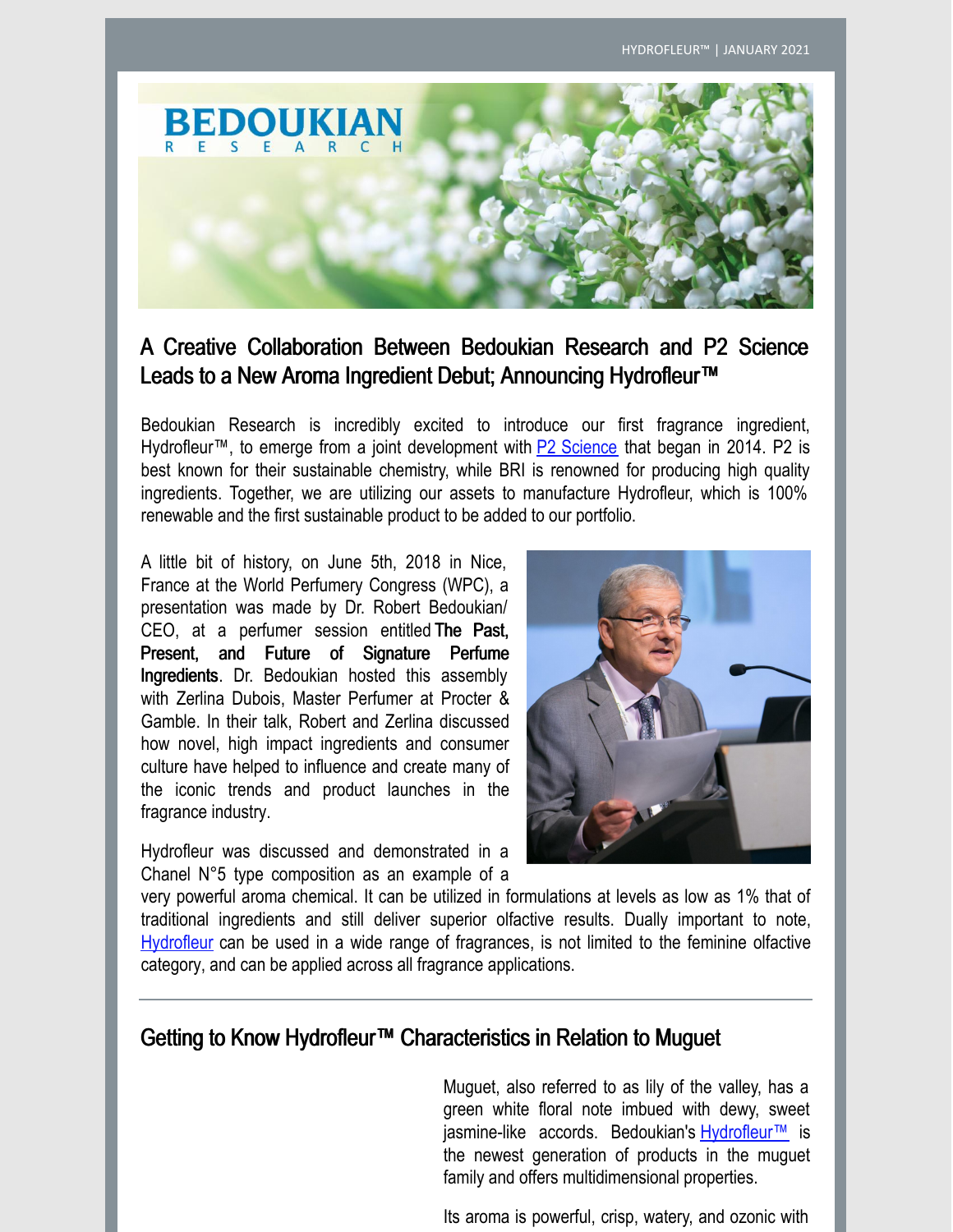

bedewed white floral notes of muguet and tuberose, combined with fruity shades of raspberry and melon. Due to its strength and diffusivity, Hydrofleur is a great floralizer – boosting the floral notes of a fragrance, even when used in trace amounts. In addition to floral accords, Hydrofleur also works extremely well in fruity compositions, to which it adds freshness, radiance, and complexity.

Hydrofleur is made from a sustainable raw material origin using first of its kind manufacturing technology that adheres to the 12 Principals of Green Chemistry. The result is a 100% renewable and regenerative, powerful aroma chemical that meets Clean Beauty and Clean Fragrance standards. It is

sustainable and sourced from FSC certified pine trees, naturally developed and vegan compliant, and recycled from the by-products of the paper and pulp industry.

Furthermore, as a commitment to sustainability, our partner, P2 Science sponsors the planting of a tree for every kilogram of [forestry-derived](https://p2science.com/plant-a-forest/) product sold, which includes Hydrofleur.

### Consumer Goods & Muguet/Lily of the Valley: The Breakdown Fine Fragrance & Personal Care

Fragrances play a sizable part in consumers health, wellness, and beauty routines. A favorite aroma can be uplifting and reminiscent of the good times, as it transports through sensorial moments. The following are examples of marketplace products across various categories that incorporate muguet as the focused ingredient.

In Fine Fragrance and Personal Care, Hydrofleur™ can be used in feminine, masculine, and unisex fragrance creations, offering perfumers various options in their curations.

A recent muguet fine fragrance launch is Muguet Millésime 2020 Guerlain for Women and Men. With



green top notes blended into mid tones of lily of the valley and lilac, the base is comprised of rose and jasmine. Pur Muguet Cartier for Women also launched in 2020, is said to be "a contemporary vision of this historic flower with unprecedented realism, that has been pushed to the extreme. Lily of the valley: bare."

In Personal Care, Yves Rocher's Lily of the Valley Shower Gel promotes "the springtime freshness of lily of the valley in a light lather, leaving your skin delicately scented." Yardley London's Lily of the Valley Luxury Body Wash is a blending of crisp, feminine notes of lily of the valley and freesia; also available in lotion, cream, hand wash, talc, and soap.

## Consumer Goods & Muguet/Lily of the Valley: The Breakdown Home Care & Fabric Care and Trend Thoughts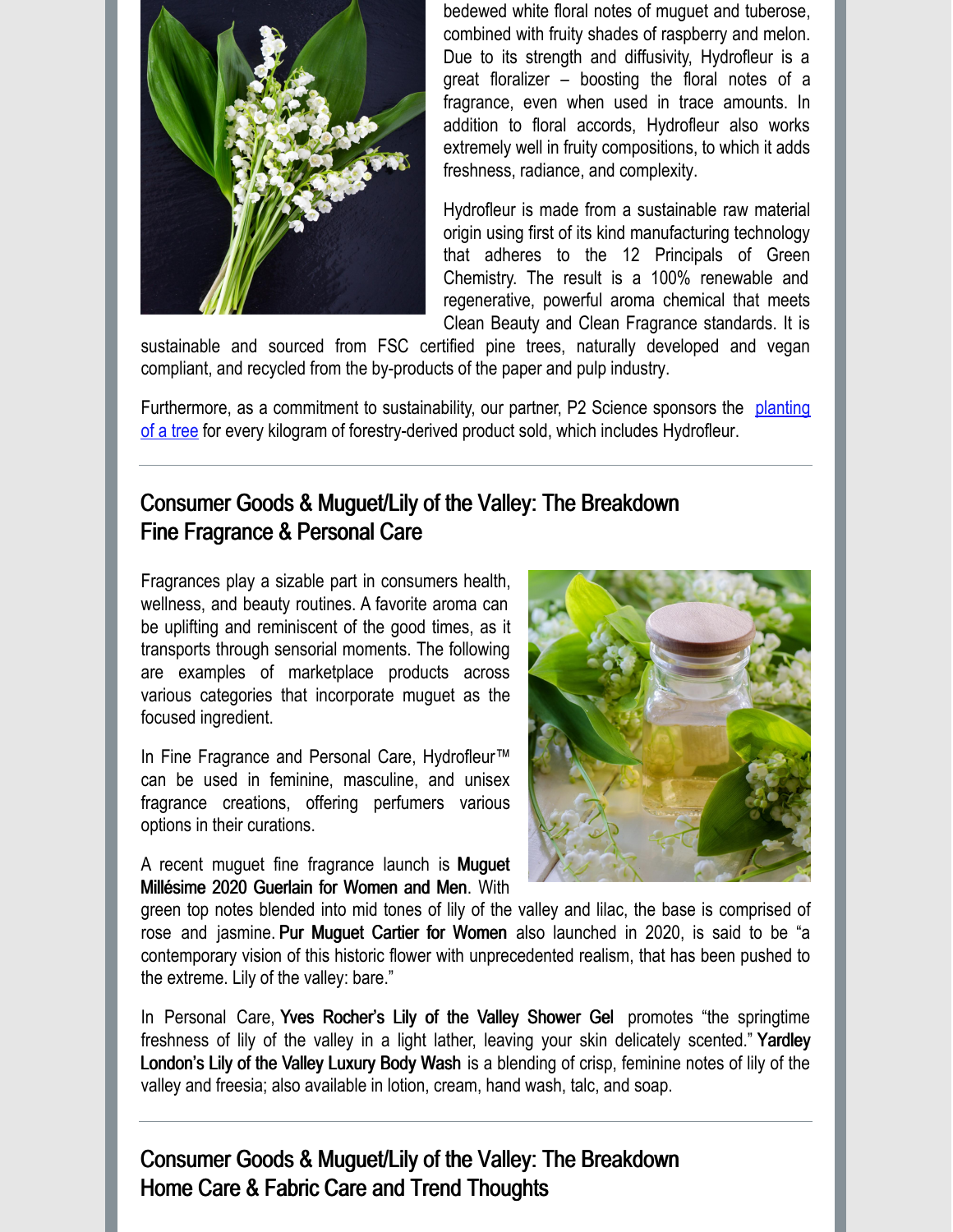

Home & Air Care products and the way they are viewed, have changed during the pandemic. Cleaning is at the forefront, not only as a routine, but to disinfect from germs more than ever. At first, products sold out and many consumers had to buy what was available. Now with shelves re-stocked and choices returning they are opting for ways to stay safe, but also scent their homes for a harmonious atmosphere.

According to NPD Group's second-quarter report, candles have surpassed fine fragrance as the preferred aromatic. The fragrance category saw a 37% decline in sales year-over-year, but candles were a highlight for the category with a sales increase of 13%. We at Bedoukian attribute this to the fact that

everyone is spending more time at home, and candles offer a calming mood, feeling of wellness, and lifestyle choice.

In Air Care, Diptyque's Muguet / Lily Of The Valley Candle offers "a bouquet of freshly picked lily of the valley sprigs…the white bells exhale their delicately flowery scent, colored by the green fragrance of stems and leaves." Christian Tortu is a globally renowned florist whose creations are based on showcasing new visions through unique arrangements of flowers, plants, and vegetables. He created aMuguet des Bois (Lily of the Valley) Candle said to be "a delicate and gourmet scent with lily of the valley and a hint of vanilla at the heart of the flower." Demeter's Lily of the Valley Atmosphere Diffuser Oil is drawn from old English folklore and the legend of St. Leonard Forest, where the flowers still grow to this day. La Bouguerterie Muguet French Home Spray is described as "feminine beauty and warmth at its finest" and can be utilized to create an ambiance in the home; also offered in a Fine Fabric Wash .

To further add to fabric care, The Laundress Classic Scent Detergent & Fabric Conditioner "is the ultimate clean laundry smell, blending lily of the valley and jasmine with sweet musk, sandalwood, and a touch of citrus." Summer Verbena Towel Wash from Yves Delorme "showcases the beautiful orange flower with a hint of jasmine and muguet. Fresh greens, geranium and lavender are carefully balanced by amber and musk to make this scent as inviting as a bright, summer day."

With green and sustainable lifestyles taking place, muguet is the perfect fit to the Cottagecore trend which is currently occurring. Described as earthy, romantic, nostalgic, and quaint in both outdoor and cozy indoor living. It is agriculturally based with countryside visions and is affecting everything from fragrances, to food, to fashion, and home décor.

For additional information on Hydrofleur™ or to request a sample, please contact [customer](https://bedoukian.com/contact-form/) service where our staff will be readily available to process your request.

We look forward to hearing from you and stay well!